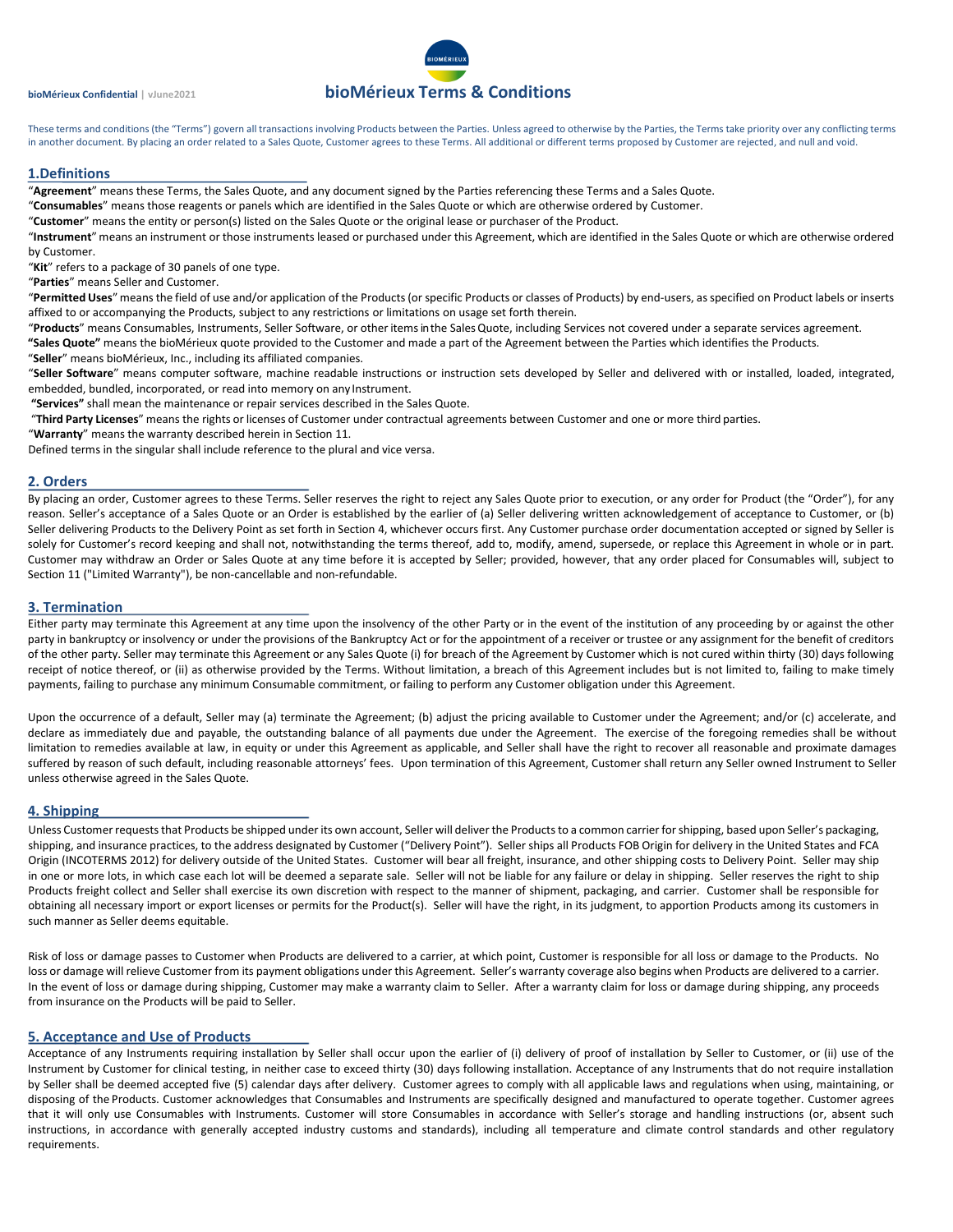# **bioMérieux Confidential | vJune2021 bioMérieux Terms & Conditions**

Instruments may be returned for full credit within 5 calendar days of delivery, provided that Customer has not damaged the Instruments. Consumables may not be returned except in the event that Customer has a warranty claim. To make a claim for defective, damaged, or missing Products, Customer must notify Seller in writing within the noted time period, and if applicable, return Products to Seller using a valid return authorization number (RMA). Seller may refuse any Product not timely rejected or returned without a valid RMA. For any valid claim made, Seller may elect to repair or to replace the Product with a comparable Product or to refund the purchase price of the Product. These are Customer's sole and exclusive remedies for defective, damaged, or missing Product(s).

#### **6. Price**

Customer will pay for Products no later than thirty (30) days after the date of Seller's invoice, which will include all applicable taxes and shipping costs. If Customer is taxexempt, Customer will provide Seller with certification of its status. Payments are deemed made by Customer when received by Seller. Interest will accrue on any undisputed, unpaid balances due to Seller at a rate of 1.5% per month (or the maximum legal interest rate allowed by applicable law, if less) from and after the due date. New customer Orders and Sales Quotes are subject to credit approval. Seller reserves the right to require other payment terms, including without limitation, payment in advance and/or letters of credit. Unless approved in writing in advance by Seller, invoices shall be paid by cash, check, or ACH. Seller reserves the right to reject or accept credit card payments on a case by case basis. Customer is not entitled to abate or reduce payments, or to withhold, discount, or offset any amounts or charges against the amounts due to Seller under this Agreement for any reason.

#### **7. Software**

Any code or software incorporated into the Product which is not Seller Software ("**Third Party Software**"), is provided to Customer "as-is" or subject to the terms, if any, set forth in any "shrink-wrapped" license packed with the Products or "click-wrapped" license visually displayed upon installation or execution of the Software, or any other terms and conditions of use by the owner, developer, or manufacturer (the "**End-User License Agreement**"). Customer hereby agrees to use the Third Party Software in accordance with the terms and conditions of the applicable End-User License Agreement. Nothing in this Agreement is intended or shall be interpreted to grant to Customer any ownership of or title to the any Seller Software or Third Party Software (as used together "**Software**") and Customer shall not be permitted to use the source code of the Software. SELLER MAKES NO REPRESENTATIONS OR WARRANTIES OF ANY KIND OR NATURE, NOR SHALL SELLER HAVE ANY LIABILITY WITH RESPECT TO, ANY THIRD PARTY SOFTWARE OR THIRD PARTY LICENSES, AS DEFINED IN SECTION 1.

Upon acceptance of the Product, Customer accepts full responsibility to manage and maintain: (i) all critical operating system patches to minimize risk of exposure of the Product to cyber threats; and (ii) the latest Software updates, upon being provided with same by Seller or applicable third party.

Customer will take all necessary measures in order to ensure technological and physical security of any Consumables, Instruments, and all Software. Seller shall not be responsible for any contamination of Instruments or Software by any virus and reserves the right to charge Customer for any measures taken by Seller to remedy such contamination.

Customer acknowledges and agrees that Seller may extract, from time to time, operational data from Instruments in order to maximize the operation of Instruments. Operational data includes, but is not limited to, data that is collected for analytical, statistical, or benchmarking purposes and which does not permit the identification of individuals. Such operational data relates directly to the operation or performance of the Instruments and Seller has expended significant resources in enabling the gathering, assembly, compilation, and use of the data. Accordingly, notwithstanding Customer's use of the Instruments, the operational data and any resultant data generated or otherwise derived from the operational data shall be the exclusive property of the Seller.

### **8. Indemnification**

Seller will indemnify, defend, and hold harmless Customer from and against third party claims, demands, causes of action, or liability arising from a claim that Customer's use or possession of the Products infringes or misappropriates the patent, copyright, trade secret, or other intellectual property right of any third party except to the extent such claim arises in whole or in part from (i) the combination, operation, or use of the Product with products, services, deliverables, materials, technologies, business methods, or processes not furnished by Seller; (ii) modifications which were not made or approved by Seller; (iii) Customer's breach of this Agreement or use of the Product other than in accordance with its Permitted Uses; or (iv) Third Party Software or Third Party Licenses. Seller's indemnification obligation hereunder is contingent upon prompt notice of and full control over the defense of any claim. Unless prohibited by law, Customer will indemnify, defend, and hold Seller harmless from and against any claim, demands, causes of action, or liability asserted by any third party and arising from or related to (a) the use, possession, or operation of the Products inconsistent with their Permitted Uses, (b) the conduct by Customer of its business and operations, or (c) any breach of any covenant or any representation or warranty made by Customer in this Agreement.

### **9. Limitation of Liability**

NOTWITHSTANDING ANYTHING IN THE TERMS, CUSTOMER DOCUMENTATION, SALES QUOTE, MASTER AGREEMENT OR ANY ANCILLARY AGREEMENT (COLLECTIVELY THE "DOCUMENTS") TO THE CONTRARY, BIOMERIÉUX'S CUMULATIVE LIABILITY TO CUSTOMER, OR ITS EMPLOYEES, AGENTS, CUSTOMERS, OR INVITEES, OR ANY THIRD PARTIES, IN CONTRACT, TORT (INCLUDING NEGLIGENCE), INDEMNITY, OR ANY OTHER LEGAL OR EQUITABLE THEORY, ARISING OUT OF OR RELATED TO, WITHOUT LIMITATION, THE DOCUMENTS, PRODUCTS, OR PRODUCT PERFORMANCE (EXCEPT AS EXPRESSLY STATED IN SECTION 11) SHALL BE EXPRESSLY LIMITED TO THE PURCHASE PRICE PAID BY CUSTOMER IN CONNECTION WITH THE SPECIFIC PRODUCT(S) WHICH ARE THE PROXIMATE CAUSE OF ANY SUCH LIABILITY. NOTWITHSTANDING ANYTHING IN THE DOCUMENTS TO THE CONTRARY, SELLER SHALL NOT BE LIABLE TO CUSTOMER, OR ITS EMPLOYEES, AGENTS, CUSTOMERS, OR INVITEES, OR ANY THIRD PARTIES, IN ANY INSTANCE FOR ANY INDIRECT, INCIDENTAL, SPECIAL, PUNITIVE, OR CONSEQUENTIAL DAMAGES, INCLUDING LOSS OF GOODWILL OR OPPORTUNITY, OR ANY LOST PROFITS, LOSS OF ANY DATA OR USE, EVEN IF SELLER HAS BEEN ADVISED OF THE POSSIBILITY OF SUCH DAMAGES AND NOTWITHSTANDING ANY FAILURE OF ESSENTIAL PURPOSE OF ANY LIMITED WARRANTY MADE HEREIN. The limitations set forth in this section shall not apply with respect to: (i) injury to person and/or tangible property arising from the willful misconduct or gross negligence of Seller; (ii) fraud or (iii) to the extent such disclaimer is prohibited under applicable law. Customer acknowledges and agrees Seller has entered into this Agreement in reliance upon the disclaimers of warranties and limitations of liability in the Terms and that the same form an essential basis of the bargain between the parties.

#### **10. Export Controls**

The Products, including hardware, software, services, and any related technology, provided to the Customer may be subject to applicable export control laws and regulations including, without limitation, the United States Export regulations. Customer agrees that Products will not be used, in their entirety or in part, directly or indirectly in support of activities, sectors and destinations restricted or prohibited by the United States, the European Union, or any other applicable jurisdiction, except as authorized under applicable laws and regulations. Products will only be used for clinical military use when authorized under applicable laws and regulations and with prior authorization of Seller. Products will not be used in activities relating to biological, chemical, or nuclear weapons or applications. Customer agrees that Products will not be used directly or indirectly, sold, re-exported or incorporated into products for the direct or indirect benefit of any person or entity named on any applicable government's denied or restricted party list.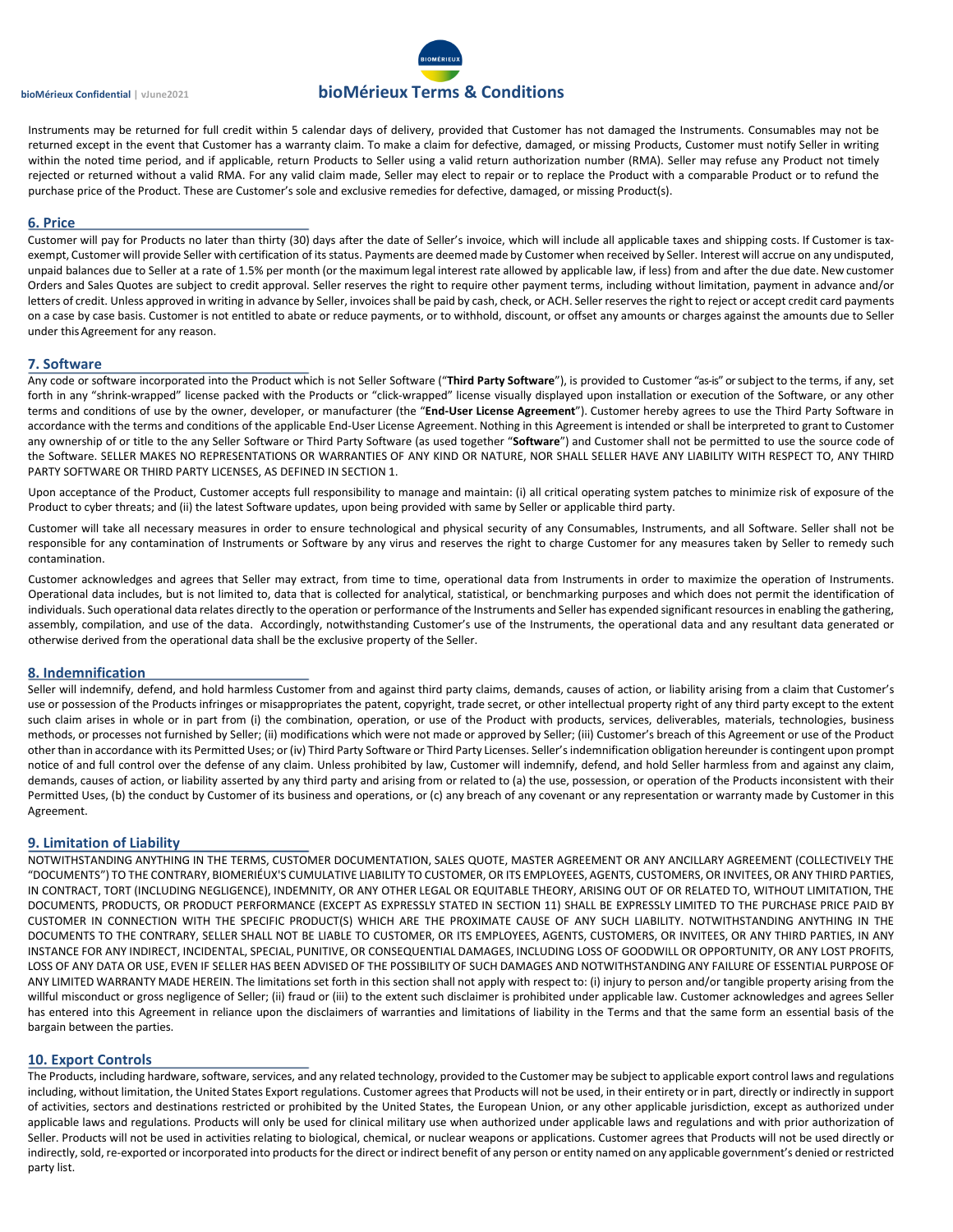

# **11. Limited Warranty**

A. Seller warrants the FilmArray Products in accordance with the following applicable warranties:

- i. BioFire Products and associated Consumables see Seller's Standard Limited Warranty available at [https://docs.biofiredx.com/wp](https://docs.biofiredx.com/wp-content/uploads/2017/03/SSD-MRKT-PRT-0050-06-Standard-Limited-Warranty-Plan.pdf)[content/uploads/2017/03/SSD-MRKT-PRT-0050-06-Standard-Limited-Warranty-Plan.pdf](https://docs.biofiredx.com/wp-content/uploads/2017/03/SSD-MRKT-PRT-0050-06-Standard-Limited-Warranty-Plan.pdf)
- ii. BioFire Products and associated Consumables see Seller's Extended Warranty (if purchased) available at [https://docs.biofiredx.com/wp](https://docs.biofiredx.com/wp-content/uploads/2017/03/SSD-MRKT-PRT-0213-07-Extended-Warranty-Plan.pdf)[content/uploads/2017/03/SSD-MRKT-PRT-0213-07-Extended-Warranty-Plan.pdf](https://docs.biofiredx.com/wp-content/uploads/2017/03/SSD-MRKT-PRT-0213-07-Extended-Warranty-Plan.pdf)

B. Seller warrants all other non BioFire products and associated Consumables in accordance with the following applicable warranties:

- i. Seller warrants the Instruments to the Customer for a period of one (1) year after Products are delivered to a carrier/shipper for delivery to Customer (the "Warranty Period") against defects in material and workmanship and failures to conform to Seller's specifications applicable on the date of shipment. Customer's sole and exclusive remedy for a breach of the above warranty is for Seller to either, at Seller's sole discretion, repair or replace, any defect confirmed by Seller to have occurred, under normal use and service, during the Warranty Period provided Seller is promptly notified in writing upon discovery of such defect.
- ii. Seller warrants that Consumables will conform with the specifications set forth in the applicable Product insert. Customer shall promptly notify Seller of any Consumables which are found to be in breach of the above warranty. Upon verification by Seller, Customer's sole and exclusive remedy for said non-conforming Consumables shall be for Seller to either replace or, alternatively, in Seller's sole discretion, issue a credit note equal to the purchase value of the defective Consumables.
- **iii.** Seller warrants that the Services to be performed hereunder shall conform to Seller's standards and that the parts supplied hereunder are warranted against defects in workmanship and material for a period of thirty (30) days) from the date of installation of such Instrument. Customer's sole and exclusive remedy for breach of the above warranty shall be for Seller to provide Customer with a repair or replacement for the part which is found to be defective due to a breach of the above warranty.
- iv. Upon notification, Seller will provide the following: (i) make commercially reasonable efforts to provide on-site engineering support within forty eight (48) hours of determination by Seller that an on-site visit is necessary, Monday-Friday, 8:00AM-5:00PM local time in the Continental U.S., excluding locally observed holidays; and (ii) remote applications and engineering support Monday-Friday, 8:00AM-5:00PM local time in the Continental U.S., excluding locally observed holidays (hereinafter the "**Warranty Period Services**"). In no event shall these Warranty Period Services include preventative maintenance service. Disposables and replacement items with a normal life expectancy of less than one (1) year such as batteries, lamps, bulbs, and card trays are excluded from this warranty. Seller shall not be liable under this warranty for any defect arising from abuse of the Instrument; failure to operate and maintain the Instrument in accordance with any Seller instruction or instruction manual; operation of the Instrument by a person who has not been trained in its operations by Seller's recommendations; or repair service, alteration, or modification of the Instrument by any person other than the authorized service representative of Seller.

The Warranty is personal to the Customer and may not be transferred in whole or in part to any third party, including an affiliate of Customer. Only the Customer as defined in these Terms may enforce the Warranty. The Warranty is facility specific and does not transfer if the Product is moved to another facility, unless Seller conducts such move. Any description of the Products contained on Seller's website or promotional materials is for the sole purpose of identifying them, and any such description is not a part of the basis of the bargain and does not constitute a warranty that a Product shall conform to that description. No affirmation of fact or promise made by Seller, on its website or otherwise, shall constitute a warranty that the Products will conform to the affirmation or promise. Customer acknowledges and agrees Customer has not relied on any other statement, promise, representation, or warranty made by or on behalf of Seller which is not expressly set forth in the Terms.

**THE WARRANTIES AND REMEDIES SET FORTH AND INCORPROATED BY REFERENCE IN THIS SECTION 11 ARE EXCLUSIVE AND IN LIEU OF ALL OHER WARRANTIES AND REMEDIESOF ANY NATURE WHATSOEVER. TO THE MAXIMUM EXTENT PERMITTED UNDER APPLICABLE LAW, SELLER MAKES NO FURTHER, AND HEREBY DISCLAIMS ANY REPRESENTATIONS, WARRANTIES, OR GUARANTEES WHATSOEVER, EXPRESS OR IMPLIED, STATUTORY, OR OTHERWISE REGARDING THE SUBJECT MATTER OF THIS AGREEMENT, ANY PRODUCT, REAGENT, INSTRUMENT, SOFTWARE, THIRD PARTY LICENSES, OR ANY SERVICES PROVIDED UNDER THIS AGREEMENT,INCLUDING WITHOUT LIMITATION, ANY REPRESENTATION OR WARRANTY WITH RESPECT TO FITNESS FOR A PARTICULAR PURPOSE, MERCHANTABILITY, NON-INTERFERENCE, LACK OF INFRINGEMENT OF THE RIGHTS OF THIRD PARTIES, OR WHICH MAY ARISE FROM COURSE OF DEALING OR USAGE OF TRADE, OR REGARDING THE COMPATIBILITY OR INTEROPERABILITY OF THE PRODUCT, INSTRUMENT, OR SOFTWARE WITH OTHER PERSONAL OR THIRD PARTY EQUIPMENT, LICENSES, DEVICES, PROPERTY, OR ACCESSORIES WHICH CUSTOMER USES WITH OR CONNECTS TO THE PRODUCTS.**

### **12. Additional Obligations of Customer**

Customer agrees not to send any electronic protected health information (PHI) to Seller unless required by Seller. Further, in any event an Instrument is returned to Seller, Customer shall ensure it will return the Instrument to Seller purged of any and all electronic protected health information (PHI) in accordance with applicable laws and regulatory guidance and in good repair, condition and working order, ordinary wear and tear resulting from proper use thereof alone excepted. Customer is not an authorized dealer, representative, reseller, or distributor of any of Seller's Products. Customer represents and warrants that it (i) is not leasing or purchasing the Product on behalf of a third party, (ii) is not leasing or purchasing the Product in order to resell or distribute the Product to a third party, (iii) is not leasing or purchasing the Product in order to export the Product from the country in which Seller shipped the Product pursuant to the ship-to address designated by Customer at the time of ordering (the "**Ship-To County**"), and (iv) will not export the Product out of the Ship-To Country. Customer shall promptly disclose to Seller any communication that it makes or receives from a government body, agency, or other regulatory or accrediting body pertaining to the Products or Customer's use thereof. Customer shall provide Seller with and shall assist Seller in obtaining any and all error and other information generated through use of the Products, as reasonably requested by Seller. Customer acknowledges and agrees that Seller shall have the right to use such information, provided that such use is in compliance with applicable laws and regulations.

## **13. Confidentiality**

For the purposes of this Agreement, confidential information shall mean the terms and pricing under this Agreement, materials, data, strategies, systems, pricing or other information, relating to Seller's and/or its parent, related, affiliated or subsidiary companies' products, business, know-how, materials and/or data, including but not limited to financial, marketing, technical, non-technical and/or scientific information of Seller ("Confidential Information"). Any Confidential Information acquired by Customer, in whatever form, shall be kept confidential and shall not be used, published, or divulged by the receiving party to any other person, firm, or corporation, or in any advertising or promotion regarding this Agreement or in any other manner or connection whatsoever. Provided, Customer may disclose Confidential Information to its attorneys,